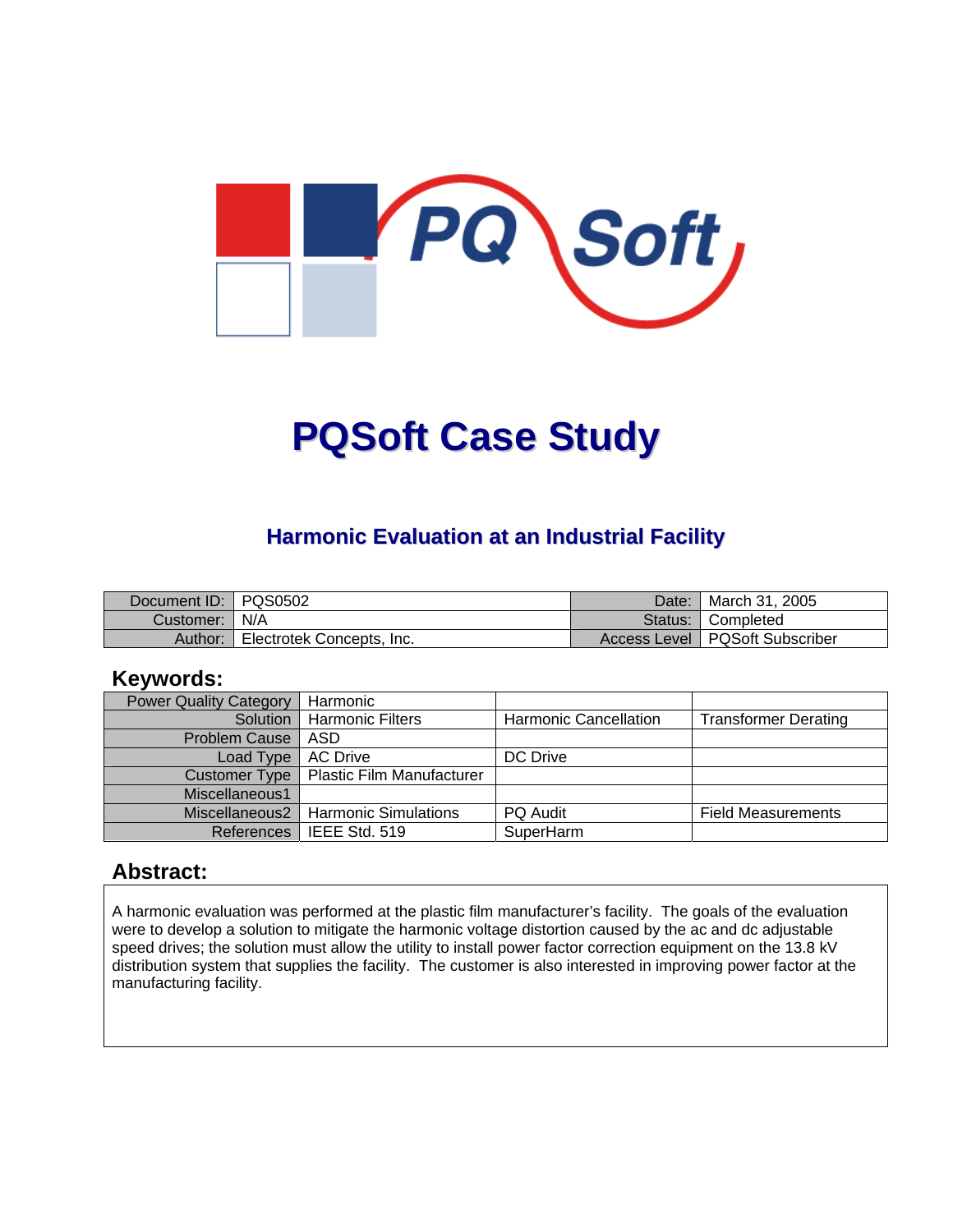# <span id="page-1-0"></span>**TABLE OF CONTENTS**

# **LIST OF FIGURES**

# **LIST OF TABLES**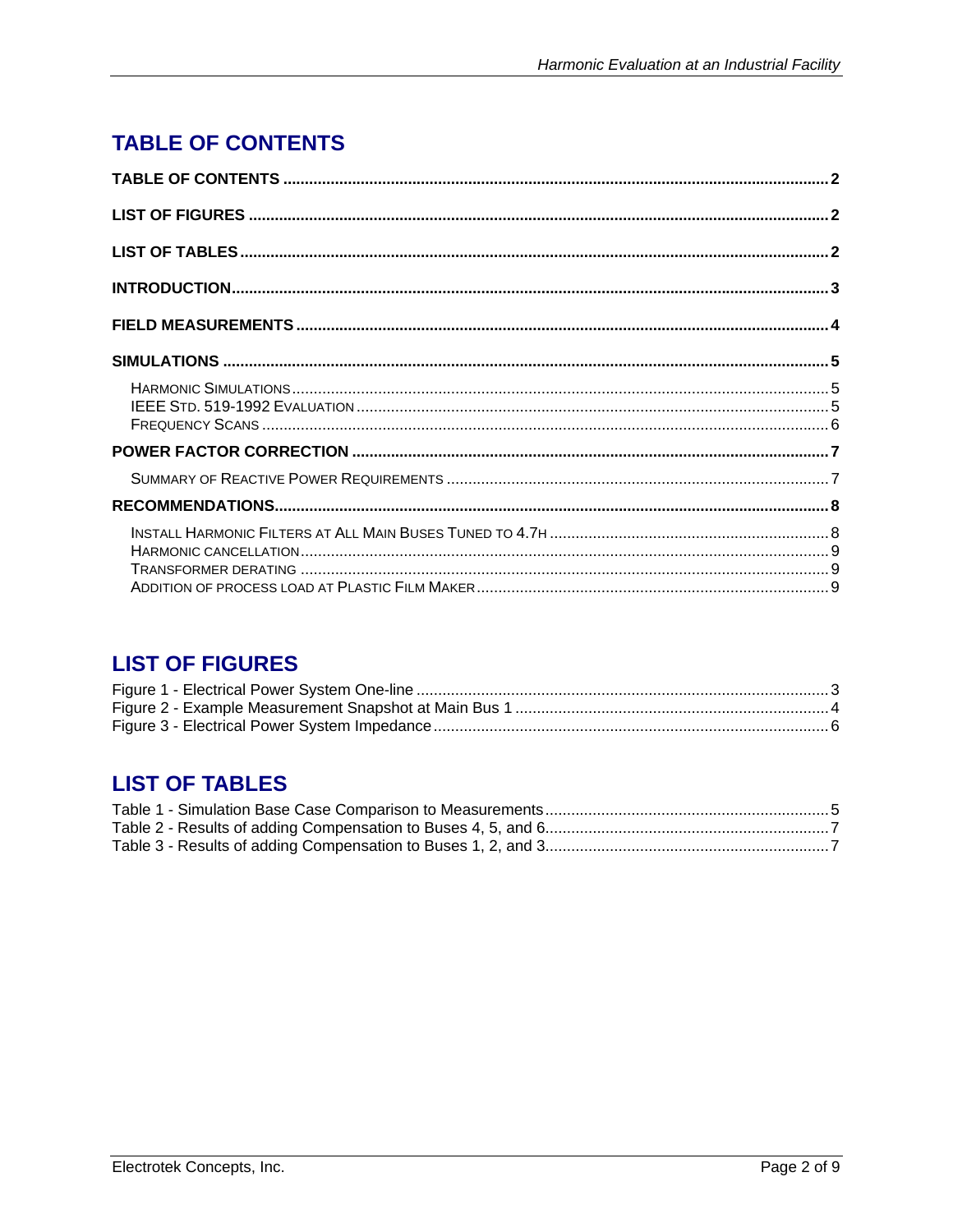## <span id="page-2-0"></span>**INTRODUCTION**

Plastic Film Maker is a manufacturer of polypropylene film that is extruded into plastic sheets for use in many different industries. Local Utility supplies power to the Plastic Film Maker facility through six 13.8kV/480/277V padmount service transformers. The transformers are either 2,500 kVA or 3,000 kVA and are connected delta/wye. The six facility transformers are supplied from a 69/13.8kV substation transformer that is about 1,000 feet from the plant.

The Plastic Film Maker process load is made up of resistive heating, adjustable speed drives, and miscellaneous facility load. The process utilizes both ac and dc adjustable speed drives. Passive harmonic filters are installed at the 480 volt buses of each of the six facility transformers. Five of the filters are rated at 300 kVAR and one is a 600 kVAR bank. All of the filters are tuned to about 249 Hz (4.1 to 4.2 harmonic).

The harmonic evaluation includes measurements at Plastic Film Maker, modeling of the Plastic Film Maker power system, and harmonic simulations.

The harmonic evaluation meets the following objectives:

- 1. Perform a site survey and power quality audit of the Plastic Film Maker facility.
- 2. Evaluate the effect of power quality on reliable operation of equipment.
- 3. Evaluate transformer overheating, derating and impact of harmonic distortion on transformer life.
- 4. Evaluate harmonic distortion with respect to IEEE Std. 519-1992.
- 5. Provide recommendations on how to add 10 MW of process load to the Plastic Film Maker facility.



**Figure 1 - Electrical Power System One-line**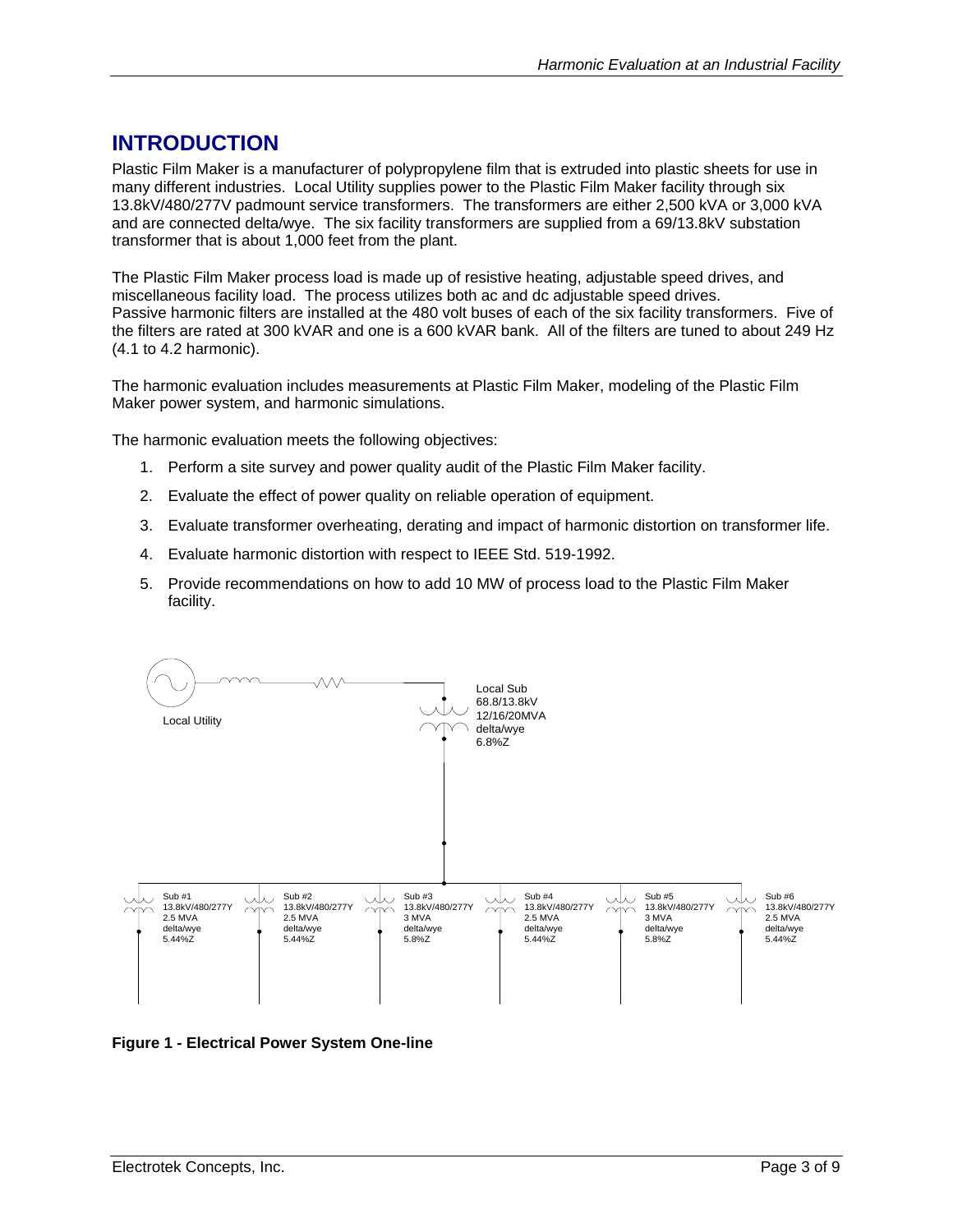# <span id="page-3-0"></span>**Field Measurements**

Field measurements were taken at each main bus.



**Figure 2 - Example Measurement Snapshot at Main Bus 1**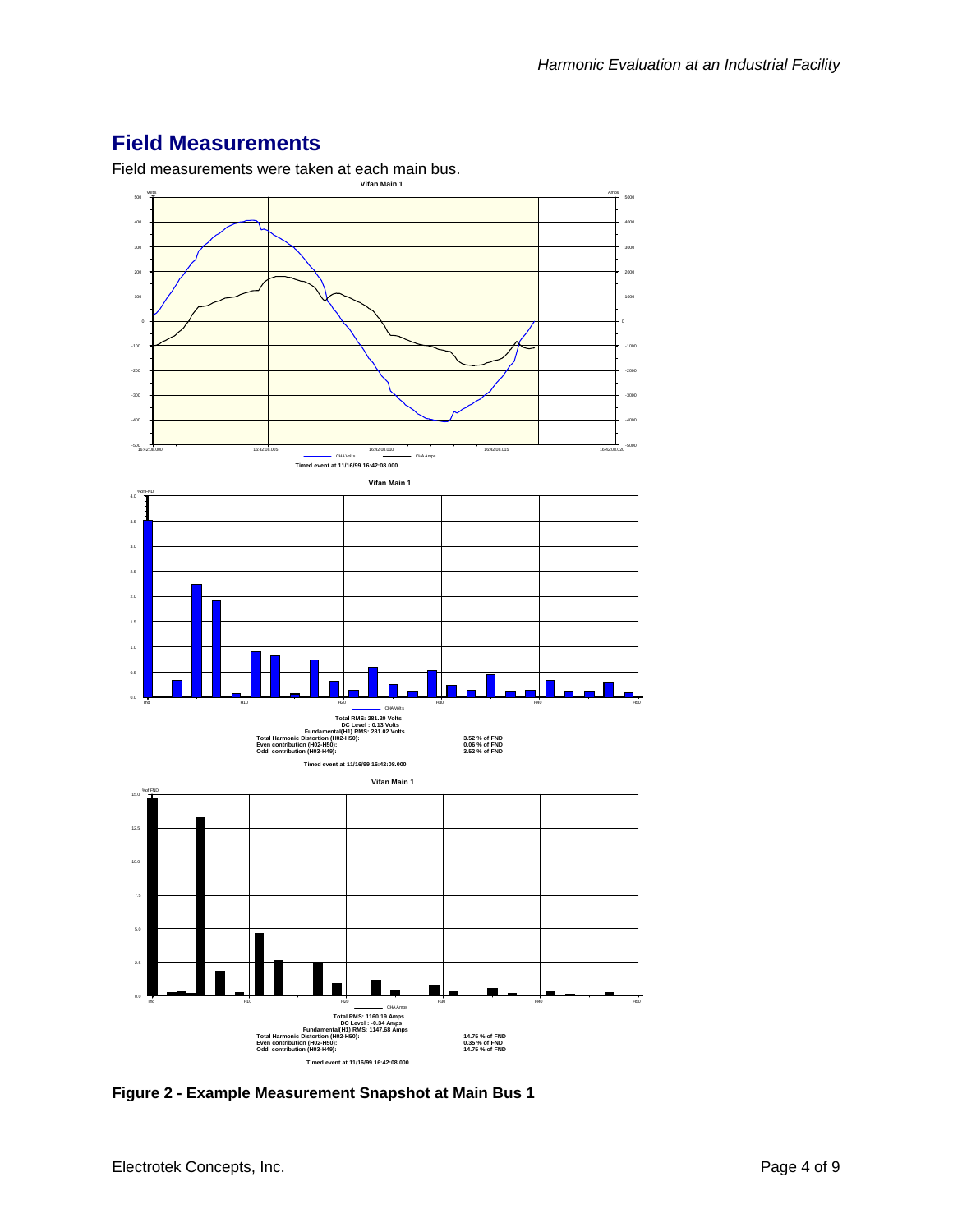## <span id="page-4-0"></span>**Simulations**

A power system model for the Plastic Film Maker facility and the supplying Local Utility power system was developed. The model was used to simulate harmonic voltage distortion and to evaluate power system impedance with respect to power system configurations and equipment.

## *Harmonic Simulations*

The harmonic simulations performed with SuperHarm were verified with the measurements that were taken at the Plastic Film Maker facility. Measurements are used to create the base case for the harmonic simulations. The measurements that represent the worst case harmonic current injected into the power system are used to develop the base case model. The base case represents "normal" conditions at Plastic Film Maker.

The base case simulations are compared with the measurements to verify the accuracy of the model. [Table 1 - Simulation Base Case Comparison to Measurements](#page-4-1) shows the comparison between the measurement  $THD<sub>V</sub>$  and the simulated  $THD<sub>V</sub>$  at the 480 volt main buses.

|            | <b>Simulation Base Case</b><br>% THD <sub>v</sub> | Measurements<br>% THD <sub>v</sub> |
|------------|---------------------------------------------------|------------------------------------|
| Main Bus 1 | 3.66                                              | 3.55                               |
| Main Bus 2 | 4.83                                              | 4.52                               |
| Main Bus 3 | 3.19                                              | 3.16                               |
| Main Bus 4 | 1.88                                              | 1.61                               |
| Main Bus 5 | 1.94                                              | 1.41                               |
| Main Bus 6 | 2.14                                              | 1.93                               |

#### <span id="page-4-1"></span>**Table 1 - Simulation Base Case Comparison to Measurements**

Measurements were not performed at the 13.8 kV bus on November 16<sup>th</sup> or 17<sup>th</sup>. Simulations show the harmonic voltage and current distortion that can be expected at the PCC for different conditions. The base case THD<sub>V</sub> at the PCC is 1.50% and the base case TDD is 9.75%. The demand current used to calculate the TDD is 250 amps.

## *IEEE Std. 519-1992 Evaluation*

The point of common coupling (PCC) is the point on the electrical power system that is common between the utility, the customer performing the evaluation, and all other customers served from the same supply. At Plastic Film Maker's Morristown facility, the PCC is the 13.8 kV Local Utility supply to the 6 facility substation transformers. The 13.8 kV supply to Plastic Film Maker is the point that is common to Local Utility, Plastic Film Maker, and other customers served from the 13.8 kV supply.

The total demand distortion (TDD) is the ratio of the harmonic current injected into the utility power system by a facility to the maximum average monthly demand current. TDD is a better indicator of harmonic current than THD<sub>I</sub>. THD<sub>I</sub> is a measure of how distorted the current is and it does not provide any indication of whether or not the current distortion should be a concern or not. TDD has an inherent quality that THD<sub>I</sub> does not have because it evaluates harmonic current relative to demand current.

The IEEE Std. 519 recommended TDD limit at Plastic Film Maker's 13.8 kV bus is 8.0%. The maximum simulated TDD at the PCC with Option 1 exercised is 4.24%.

The recommended THD<sub>V</sub> limit at Plastic Film Maker's 13.8 kV bus is 5.0%. The maximum simulated THD<sub>V</sub> at the PCC with the recommended harmonic filters on-line is 1.60%.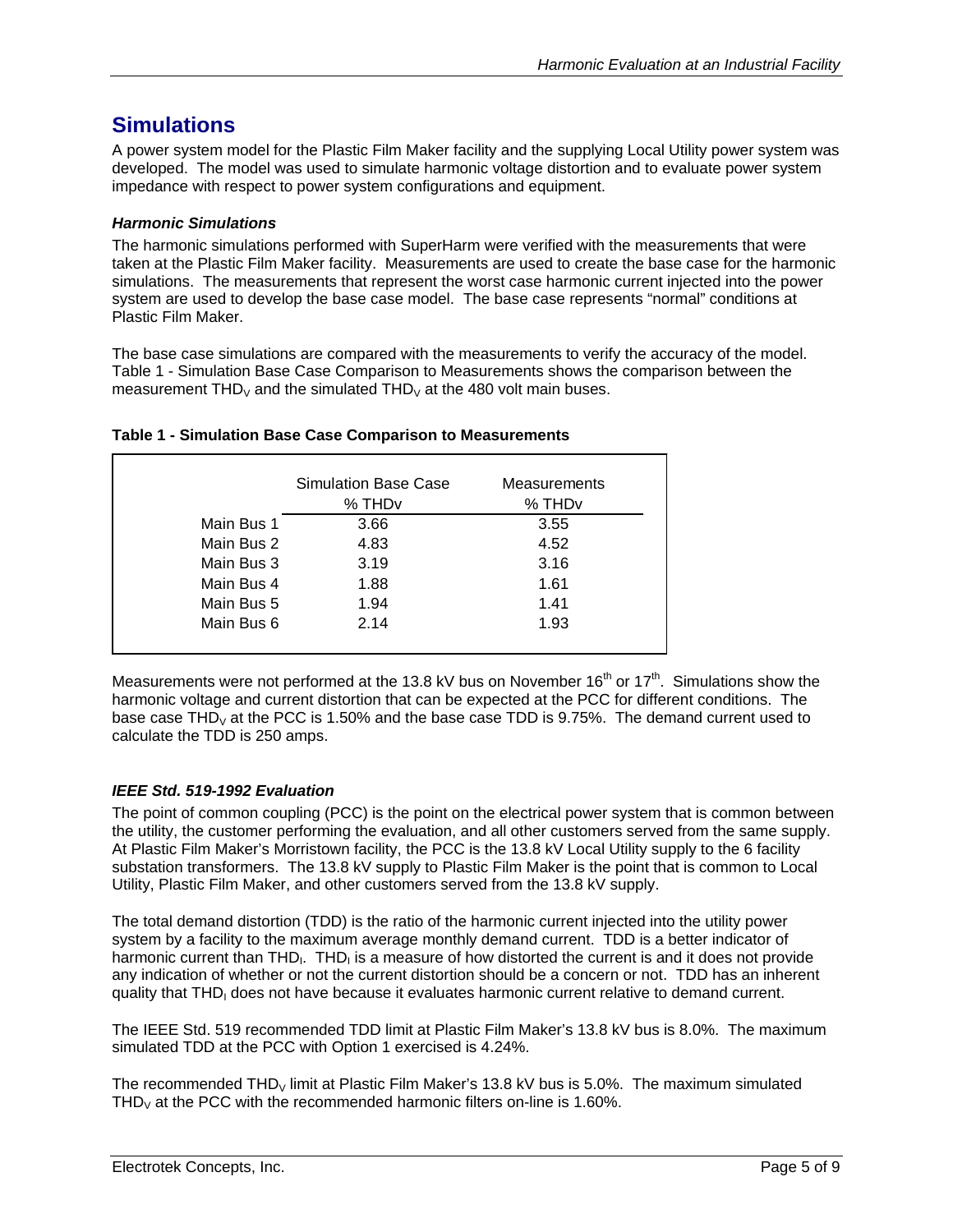## <span id="page-5-0"></span>*Frequency Scans*

[Figure 3](#page-5-1) shows the results of the base case frequency scan. The series resonance is at the 4.2 harmonic. The series resonance results from the installed filters at the 480 volt main buses. The frequency scan for the recommended option will look the same except the series resonance (notch) will be at the  $4.7<sup>th</sup>$  harmonic.

<span id="page-5-1"></span>

**Figure 3 - Electrical Power System Impedance** 

There are filters installed at Plastic Film Maker. The filters are installed at the 480 volt main buses and are tuned to about the 4.2 harmonic. The reactors installed in series with the capacitor banks appear to be an after thought because the capacitors are rated at 480 volts. Capacitor banks configured as filters at the 480 volt level should use capacitors that are rated greater than 480 volts due to the voltage rise at the capacitors. 600 volt capacitors work well in these applications since the voltage does not exceed the rating of the capacitors.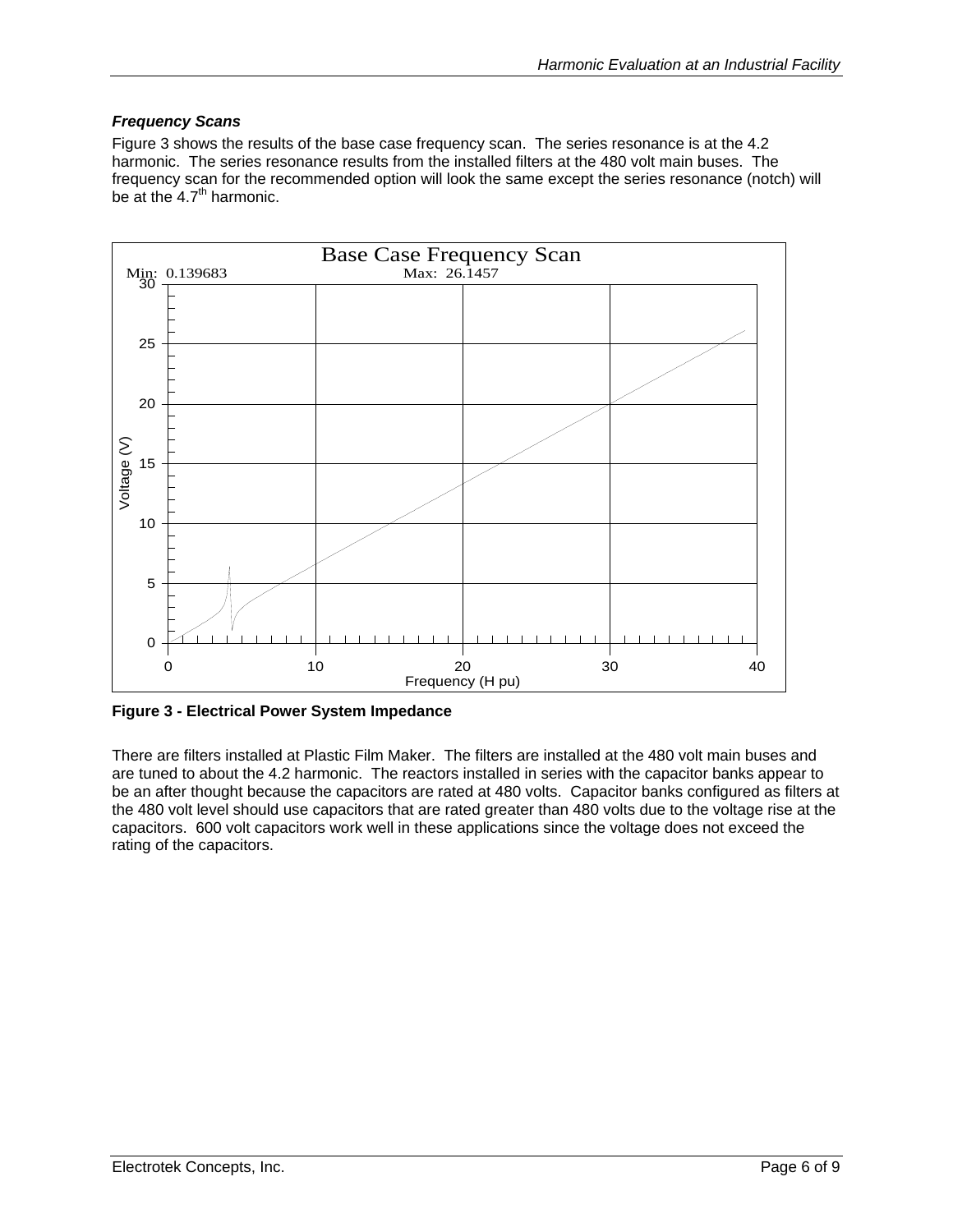# <span id="page-6-0"></span>**Power Factor Correction**

This section summarizes the power factor improvement that results from the installation of passive filters at Plastic Film Maker.

#### *Summary of Reactive Power Requirements*

[Table 2](#page-6-1) summarizes the power factor improvement that results from adding compensation at the main 480 volt buses 4, 5, and 6. A compensation of about 320 kVAR results from adding 500 kVAR of 600 volt capacitors for this application on the 480 volt system.

<span id="page-6-1"></span>**Table 2 - Results of adding Compensation to Buses 4, 5, and 6** 

|            | No Compensation |      | 320kVAR Added |      | No Compensation |      | 320kVAR Added |      |
|------------|-----------------|------|---------------|------|-----------------|------|---------------|------|
|            | kVA             | РF   | kVA           | РF   | kVA             | РF   | kVA           | PF   |
| Main Bus 4 | 650             | 0.84 | 547           | 1.00 | 1000            | 0.84 | 874           | 0.96 |
| Main Bus 5 | 1050            | 0.88 | 941           | 0.98 | 1200            | 0.88 | 1090          | 0.97 |
| Main Bus 6 | 625             | 0.80 | 503           | 0.99 | 1000            | 0.80 | 854           | 0.94 |
|            |                 |      |               |      |                 |      |               |      |

[Table 3](#page-6-2) summarizes the power factor improvement that results from adding compensation at the main 480 volt buses 1, 2, and 3. A compensation of about 960 kVAR results from adding 1,500 kVAR of 600 volt capacitors for this application on the 480 volt system.

#### <span id="page-6-2"></span>**Table 3 - Results of adding Compensation to Buses 1, 2, and 3**

|            | No Compensation |      | 960kVAR Added |      | No Compensation |      | 960kVAR Added |      |
|------------|-----------------|------|---------------|------|-----------------|------|---------------|------|
|            | kVA             | РF   | kVA           | РF   | kVA             | РF   | kVA           | РF   |
| Main Bus 1 | 1380            | 0.60 | 840           | 0.94 | 1800            | 0.60 | 1301          | 0.91 |
| Main Bus 2 | 1190            | 0.44 | 535           | 0.89 | 1900            | 0.44 | 1338          | 0.75 |
| Main Bus 3 | 1890            | 0.69 | 1366          | 0.92 | 2000            | 0.69 | 1476          | 0.94 |
|            |                 |      |               |      |                 |      |               |      |

The power factor correction should be configured as a harmonic filter tuned to the 4.7<sup>th</sup> harmonic (282 Hz) to prevent excessive distortion and problems with magnification of capacitor switching transients at the 480 volt level.

Г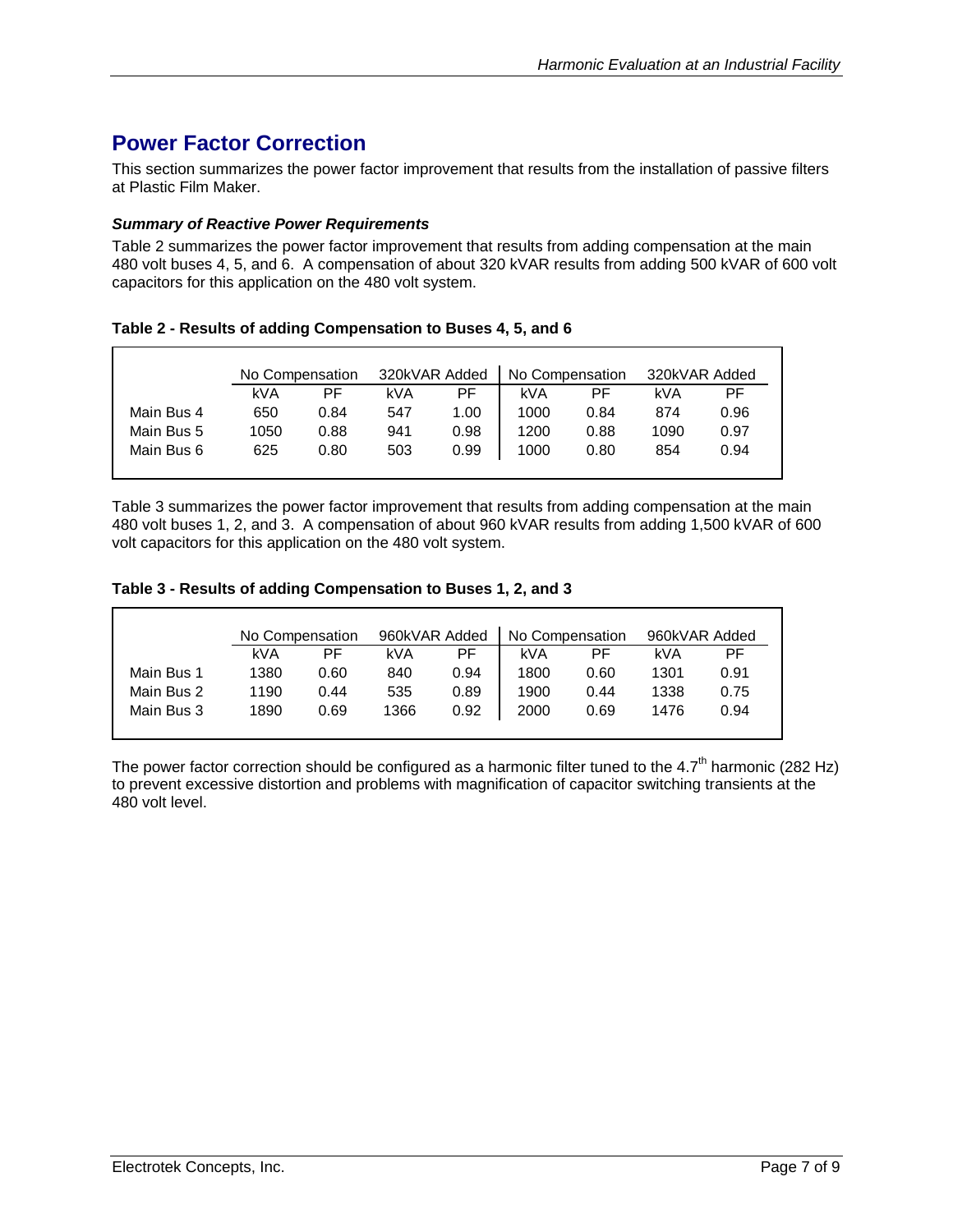## <span id="page-7-0"></span>**Recommendations**

#### *Install Harmonic Filters at All Main Buses Tuned to 4.7h*

The existing filters that are tuned near the 4.1 harmonic should be removed before the installation of passive harmonic filter banks tuned to 282 Hz (4.7 harmonic). The results of the study indicate the installation of 1,500 kVAR filters at main buses 1, 2, and 3 and the installation of 500 kVAR filters at main buses 4, 5, and 6. Appendix A includes the filter design spreadsheets for both the 1,500 kVAR and the 500 kVAR filter.

Recommended filter sizes and buses:

- 1. 1,500 kVAR at Main Bus 1
- 2. 1,500 kVAR at Main Bus 2
- 3. 1,500 kVAR at Main Bus 3
- 4. 500 kVAR expandable to 1,000 kVAR, or more, at Main Bus 4
- 5. 500 kVAR expandable to 1,000 kVAR, or more, at Main Bus 5
- 6. 500 kVAR expandable to 1,000 kVAR, or more, at Main Bus 6

The new filters could be installed as fixed banks. The voltage rise associated with the 1,500 kVAR filters is 3.3%. The calculated voltage rise at the 480 volt buses with no load, or a small amount of load, is 16 volts. Controls should be implemented to remove the filters from service during light load conditions. The new filters at buses 4, 5, and 6 can be installed to allow for the installation of additional compensation in the future.

Billing data shows that the power factor of the facility is lowest during the summer months. The power factor may be low during the summer because of air conditioner operation. The billing data shows that 1,000 kVAR banks may be required to prevent the power factor from decreasing during the summer. Calculations show that the reactive demand charge during the summer will be about \$1,200 with 500 kVAR banks at buses 4, 5, and 6. The reactive demand charge would be reduced to \$498 if at least 1,000 kVAR filters were installed at these buses.

1,000 kVAR filters at buses 4, 5, and 6 would help improve the overall power factor of the facility. A leading power factor at these buses is not a problem as long as the voltage does not exceed an unacceptably high level.

Calculations show that plant power factor will range from about 0.87 to 0.95 with the following conditions:

- − Existing filters removed from all buses.
- − New 1,500 kVAR tuned banks installed at buses 1, 2, and 3.
- − New 500 kVAR tuned banks installed at buses 4, 5, and 6.

Calculations show that plant power factor will range from about 0.91 to 0.95 with the following conditions:

- − Existing filters removed from all buses.
- − New 1,500 kVAR tuned banks installed at buses 1, 2, and 3.
- − New 1,000 kVAR tuned banks installed at buses 4, 5, and 6.

Additional compensation must be installed for Plastic Film Maker's plant power factor to be maintained greater than 0.95 when process load is increased. The recommended filters will reduce the average monthly reactive demand charge from \$1,808 to \$498.